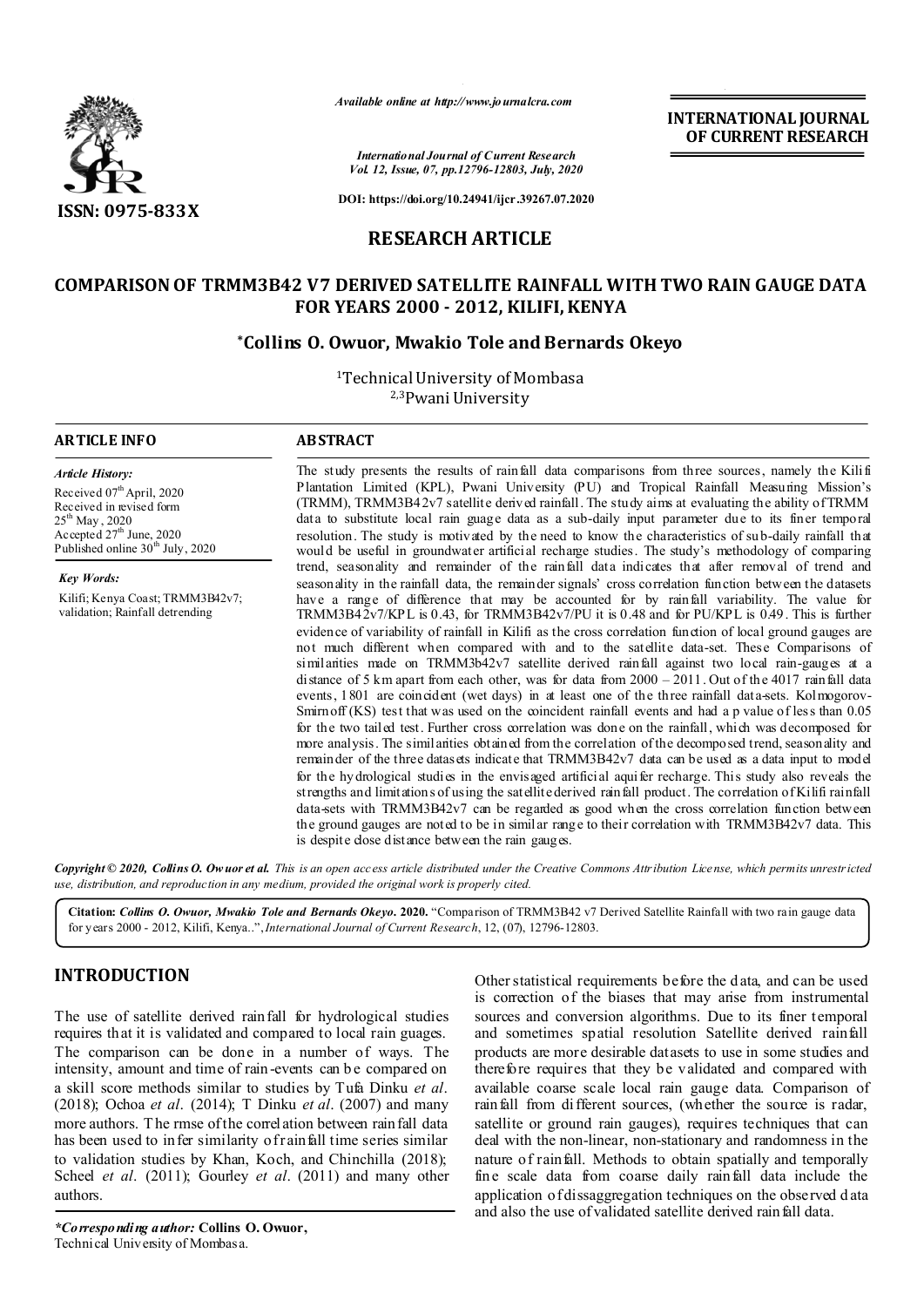The latter are produced by algorithms that link the cloud microphysical phenomenon to measured signals of satellites. The utility of satellite derived rain products in hydrological studies can be known after validation with local rainfall gauges having adequate data coverage. Numerous validation and comparison studies for TRMM rainfall products against local gauges in different climatological environments (Michot *et al*. 2018; Quirino *et al*. 2017; Hong *et al*. 2018) have been carried out showing different levels of skill scores and having both positive and negative biases (Cohen Liechti *et al*. 2012; Ochoa *et al*. 2014; Jiang *et al*. 2016; ). Reasons given for the lack of agreement between local gauges and the satellite have been attributed to algorithm inadequacy (Lo Conti *et al*. 2014; Petty and Krajewski 1996), instrument limitations (Tufa Dinku, Connor, and Ceccato 2011; Clarke *et al*. 2011) and difficulty in representation of cloud microphysics (Vali 1997; Michaelides 2019). These shortcomings in derived rainfall products are noted to have challenges in reflecting gauge data and therefore validation studies must be carried out before the derived rainfall product can be used in hydrological studies (Venkata Lakshmi Kumar *et al*. 2019). Different metrics have been used to validate rainfall data, most include statistical measures of dispersion and correlation between the validated rainfall and gauge rainfall.

In checking the accuracy (validation) of the satellite derived rainfall against the local rainfall gauges the metrics must be first be interrogated for their overall goal in showing similarity. Similarity can be defined by fidelity to amplitude, frequency and phase comparisons of time series data. Local variability of rainfall has been reported alongside low temporal resolution as challenges in the use of rainfall data for analysis in hydrological studies. The justification for obtaining temporally fine scaled rainfall data are numerous and has given by many authors in disaggregation studies (Koutsoyiannis 2003; Segond *et al*. 2007; Güntner *et al*. 2010; Breinl and Di Baldassarre 2019). Notable reasons include high rainfall intensities over short periods that frequently have a significant effects on peak flows and flood frequency curves. An example of requirement of fine temporal scale temporal rainfall data would include recharging an aquifer from rainfall harvested rainfall. The required rainfall data cannot be provided by daily rainguage measurements, similar to design problems observed in of urban storm drainages. A similar need is in sizing of drains and sinks in other hydrological studies where runoff from surfaces requires data at finer than daily temporal measurements. e.g. rainfall intensities over short periods frequently have a significant effect on peak flows and flood frequency curves (Hingray and Ben Haha 2005; Segond *et al*. 2007; Hannes Müller *et al*. 2017). It is therefore important that rainfall data should be capable of capturing intensities and frequences at a finer scale. Disaggregation has been used in many hydrological investigations with, cascading the rainfall based on some justified statistical criteria. Disaggregation methods usually require external temporal rainfall pattern (Hingray and Ben Haha 2005) for more v alid outcomes. Disaggregation of coarse data to the required level can also obtain better temporal and spatial resolution,however it is necessary to know the phenomenon behavior at the disaggregated scale, to allow for improved disaggregation results (Sivakumar 2001; Koutsoyiannis 2003; Hannes Müller *et al*. 2017; H. Müller and Haberlandt 2018).

**TRMM3B42v7:** The Tropical Rainfall Measuring Mission (TRMM) is a joint mission between NASA and the Japan Aerospace Exploration Agency (JAXA) designed to monitor and study tropical rainfall. (NASA and JAXA 2001). The TRMM 3B42V7 product time series has a 3-hour temporal resolution and a 0.25 degree spatial resolution (Goddard Earth Sciences Data and Information Services Center (GES DISC) 2011).The origins and characteristics of TRMM have been summarized in (Seyyedi *et al*. 2014).

**Measures of comparison:** Most statistical methods assume normality, and are based on the assumption that the data follows a normal distribution or a Gaussian distribution (Ghasemi and Zahediasl 2012) and will have limited ability in comparisons of rainfall time series which h ave a non G aussian distribution. Comparisons/similarity of rainfall data that are purely qualitative may be enough for some applications, when quantitative approaches are limited. Quantitative comparisons of two or more data signals have challenges because the metrics used di ffer widely from author to author d epending on the intended application of the rainfall product and ground data available.

Examples of some common measures and metrics include the use of Mean Squared Error (MSE), which is a measure of how close a fitted line is to data points. Root Mean Squared Error (RMSE) is also commonly used and is just the square root of the mean square error. Other measures include Mean Absolute Error (MAE), which is a measure of difference between two continuous variables. Efficiency Indices such as Kling Gupta- (KGE) and Nash-Sutcliffe NSE index are efficiency criteria that are used to see how well an observed data is predicted by another data set (Krause, Boyle, and Bäse 2005; Moriasi *et al*. 2007; Gupta *et al*. 2009). The Kolmogorov-Smirnov test (KStest) tries to determine if two data-sets differ significantly. The KS-test has the advantage of making no assumption about the distribution of data. The Kolmogorov–Smirnov test is a nonparametric goodness-of-fit test and is used to determine weather two distributions differ, or whether an underlying probability distribution differs from a hypothesized distribution. (" Kolmogorov–Smirnov Test" 2008). It is a good comparitor of the shape of two distributions. The test hypothesizes that the two samples were drawn from the same distribution. Dynamic Time Warping (Shou, Mamoulis, and Cheung 2005; Fu 2011) and Spectral similarities (Morse and Patel 2007; Ma *et al*. 2016) can also be used to measure similarity of two time series. In addition to these methods dynamical characteristics of time series is can be made from entropy. Entropy has been referred to as quantified uncertainty with a tendency to achieve a maximal value (Koutsoyiannis 2014). Sample entropy (SE), Permutation entropy (PE) and a new method, termed dispersion entropy (DE) have been previously used in the assessment of dynamical characteristics of time series. DE has been used above PE and SE (Rostaghi and Azami 2016). According to Phung *et al*. (2014) Shannon entropy can be used to reflects how well a data-set can predict the behavior of another data-set, inferring, that higher entropy indicates more complex or chaotic systems, and is thus less predictable. The Kullback–Leibler divergence in entropy has been explained as a method of comparing differences between two probability distributions and a measure how much information is lost when one distribution is used to approximate another one. (Cheng *et al*. 2017) has summarized the most used measures of comparison in hydrological studies.

**Decomposition of data:** Seasonal Decomposition of Time Series by Loess ("locally-weighted scatterplot smoothing")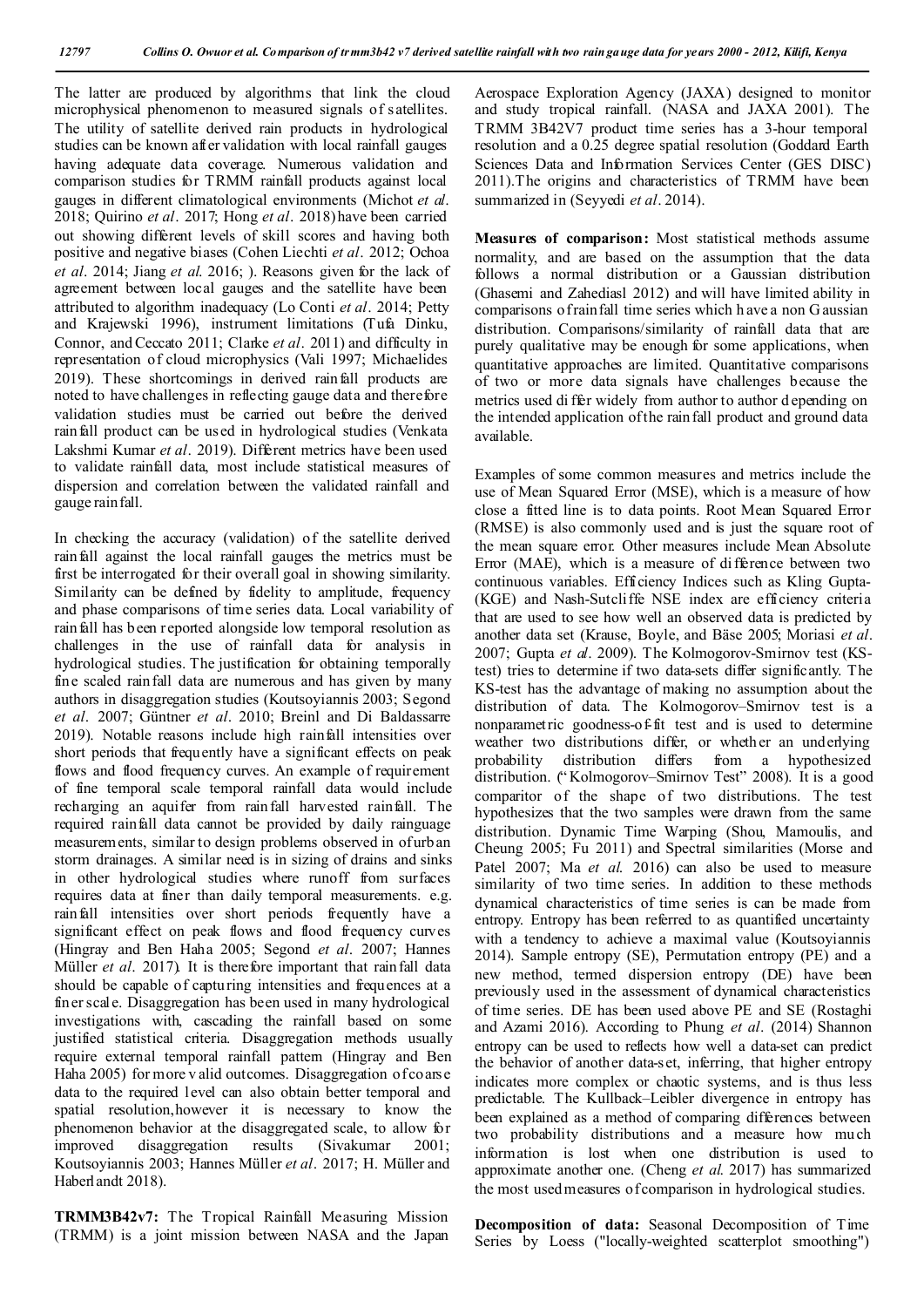uses local regression to separate trend and seasonality in data. The seasonal decomposition of time series based on loess, "STL", is a filtering procedure for decomposing a time series into trend, seasonal, and remainder components. (Cleveland *et al*. 1990). Rainfall time series is here considered as a time series signal that can be decomposed to trend, seasonality and remainder components (Figure 2).

**Bias corrections:** Bias corrections are widely applied in satellite observations to correct biases that may arise from numerous sources that include a combination of instrumental effects, systematic errors in the radiative transfer model, or the bias of the forecast models applied (Dee 2004). To remove these biases in order to minimize the differences in observational data and satellite data many methods exist that include variational bias schemes (Fertig *et al*. 2009; Milan and Haimberger 2015).

**Data and Methods:** In order to obtain finer temporal data than those that are currently generated by available rain gauges, TRMM3B42v7, the satellite derived rainfall, was downloaded, for the years 2000-2013. Kilifi Plantation rainfall data set comprised of the years 2000 – 2011 with 2008 data missing. Pwani university available rain fall data was for the year  $2000 -$ 2012. The T RMM data was compared to two local rain-gauge datasets. Both graphical and non parametric statistical methods were used for the investigation. Entropy values were also obtained to indicate degree o f complexity and regularity of the rain fall time series.

**Rainfall data:** The three rainfall datasets Kilifi Plantation (KPL), Pwani University(PU) and Satellite data (TRMM3B42v7) were obtained. The latter was downloaded from GIOVANNI, (Geospatial Interactive Online Visualization ANd aNalysis Infrastructure). https://disc.gsfc.nasa.gov/ datasets/TRMM\_3B42\_7/summary). This is a NASA/JAXA data-set, with  $a<sup>3</sup>$  hourly temporal resolution and a spatial resolution 0.25 degree x 0.25 degree. The TRMM3B42v7 dataset is a satellite derived rainfall product that is obtained from algorithms as and are calibrated with rain gauge measurements (Tropical Rainfall Measuring Mission (TRMM) 2011).

## **METHODS**

The TRMM3B42v7 data set was accumulated to daily values from the 3 hourly downloaded rainfall time series with observations made from 00:00 UTC to 21:00 UTC. All the three data sets were plotted together using their daily rainfall from 2000 – 2012 despite KPL missing 2008 rainfall data to make qualitative observations, (Figure 1). The three data sets were statistically evaluated using metrics of distance, namely RMSE and MAE and entropy (Table 2). It was noted that the three data-set time series did not have a stationary mean and required non-normally distributed data statistical methods for comparison. Catogorised correlations were also carried out in the three data sets to gain insight on the nature of rainfall at different intensities. The results are indicated in Decomposition of Rainfall data sets.

After the initial plots of the three data sets that showed observations with similarities in trends and seasonality, see (Figure 2). The data was decomposed to trend, seasonality and residual components.

The former two, which were observed to show high correlations, were removed to allow the correlation of the residual component. The results can be found in Figure 4. T he decomposition of the daily time series was carried out for the years 2000 -2007 that was unbroken and common to all the datasets. This was done using open source STL package by Cleveland *et al*. (1990).

## **RESULTS**

The preliminary statistics for rainfall data-set events (2000 -2012) are tabulated in table 2.

**Quantile Statistics:** The number of coincident rainfall events for all the rainfall data sets were 219, while between KPL and TRMM3B42v7 was 291 and Pwani university and TRMM3B42V7 was 392, compared to 557 between ground gauges of KPL and Pwani University. There were also 1801 wet rainfall events that were recorded in either of the three data sets, i.e  $2216 (4017 - 1801)$ , non wet rain days of the 4017 recorded rainfall data, spanning 2000 to 2011 with 2008 data missing (Due to missing KPL 2008 rainfall data). The unbroken rainfall time series of the data was up to the end of 2007. This was used in comparative analysis of the rainfall time series.

**Correlation Functions (CCF):** The 0.95 confidence levels (horizontal black dotted line in figure 4(d) and figure 5) have been calculated from the formula qnorm  $(1 - \text{conf})$ level)/2)/sqrt (number of dat a rows). The summary (table 2) on statistical parameters indicate a better agreement between KPL and TRMM3B42v7 data-set on all comparison measures between the data-sets. Of the 4017 data events 1801 events had rain reported in one of the three data sets and the KS statistics for the latter have been included. The two sample Kolmogorov-Smirnofft est is used to test whether two samples come from the same distribution. The p-value for the KS-D statistic is much less than the significance level of 0.05 or 0.01 and therefore indicating that the underlying distribution are dissimilar for the datasets, with the highest similarity found between KPL and TRMM3B42v7. With a D statistic of 0.14, one rejects the null hypothesis that the two samples were drawn from the same distribution if the p-value is less than the chosen significance level . The Shannon entropy measures the information content of data or as a measure of uncertainty and shows the highest value for KPL and the lowest for TRMM data-set. Meanwhile the Kullback-Leibler (KL) divergence is a measure of how different a probability distribution Y is with respect to some initial one X, showing that the largest divergence is between PU and TRMM while the smallest between KPL and PU.

## **DISCUSSION**

The cross correlations are strongest for Kilifi Plantation and TRMM3B42v7 data for all the categories of rain with weakest correlation being between Kilifi Plantation and Pwani University for all categories of rain except for rainfall between 30 mm and 50 mm. Several reasons can be advanced on the low correlation between Pwani University and Kilifi Plantation that are only 5 km apart, and the stronger correlation of TRMM3B42v7 with Kilifi plantation data. T hese may include differences in the gauge types between KPL and PU along with TRMM3B42v7 instrument and algorithm limitation. The random nature of rainfall at different categories in this area is observed in all the three data-sets.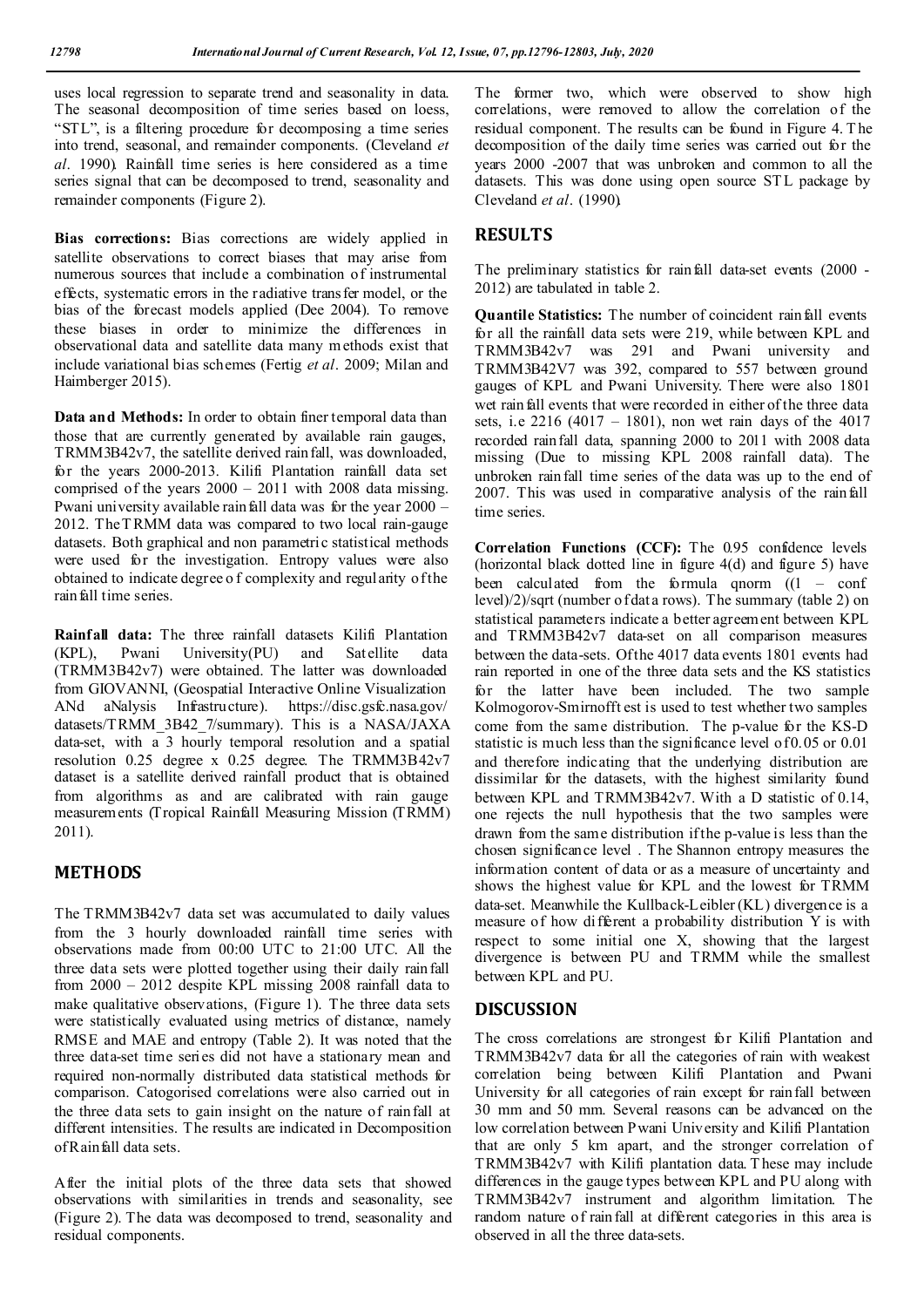

**Figure 1. Rainfall data for Pwani University, TRMM and KPL (smoothing line in blue) and median line in dashed red**



**Figure 1. Rainfall decomposition**

**Table 1: Quantile statistical values**

|                          | Pwani University Rainfall (mm) | $KPL$ rainfall $(mm)$ | TRMM3B42v7 derived rainfall (mm) |
|--------------------------|--------------------------------|-----------------------|----------------------------------|
| Min.                     |                                |                       |                                  |
| 1st Qu.                  | 0.02                           |                       |                                  |
| Median                   |                                |                       |                                  |
| Mean                     | 7.823                          | 6.497                 | 3.964                            |
| 3rd Qu.                  |                                | 6.604                 | 2.34                             |
| Max.                     | 184.5                          | 162.56                | 177.69                           |
| No of recorded rain days | 1378                           | 763                   | 681                              |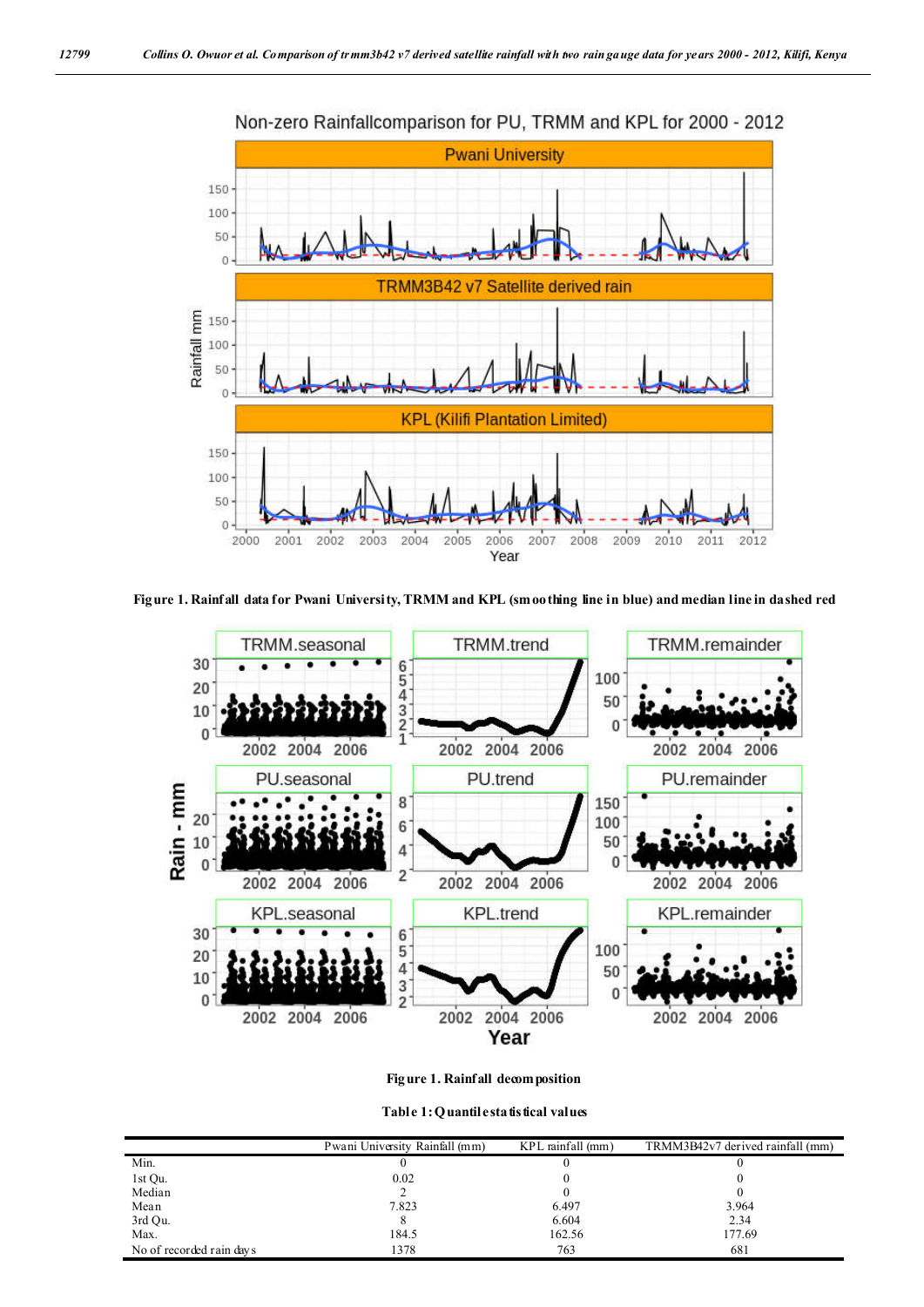

**Figure 2: 75% quantile, mean and Standard deviation values compared for PU, KPL and TRMM3B 42v7 data**



**Figure 3. (a) CCF of undecomposed Rainfall Data, (b) Decomposed Trend CCF , (c) Decomposed Seasonality CCF (d) Decomposed Residual CCF**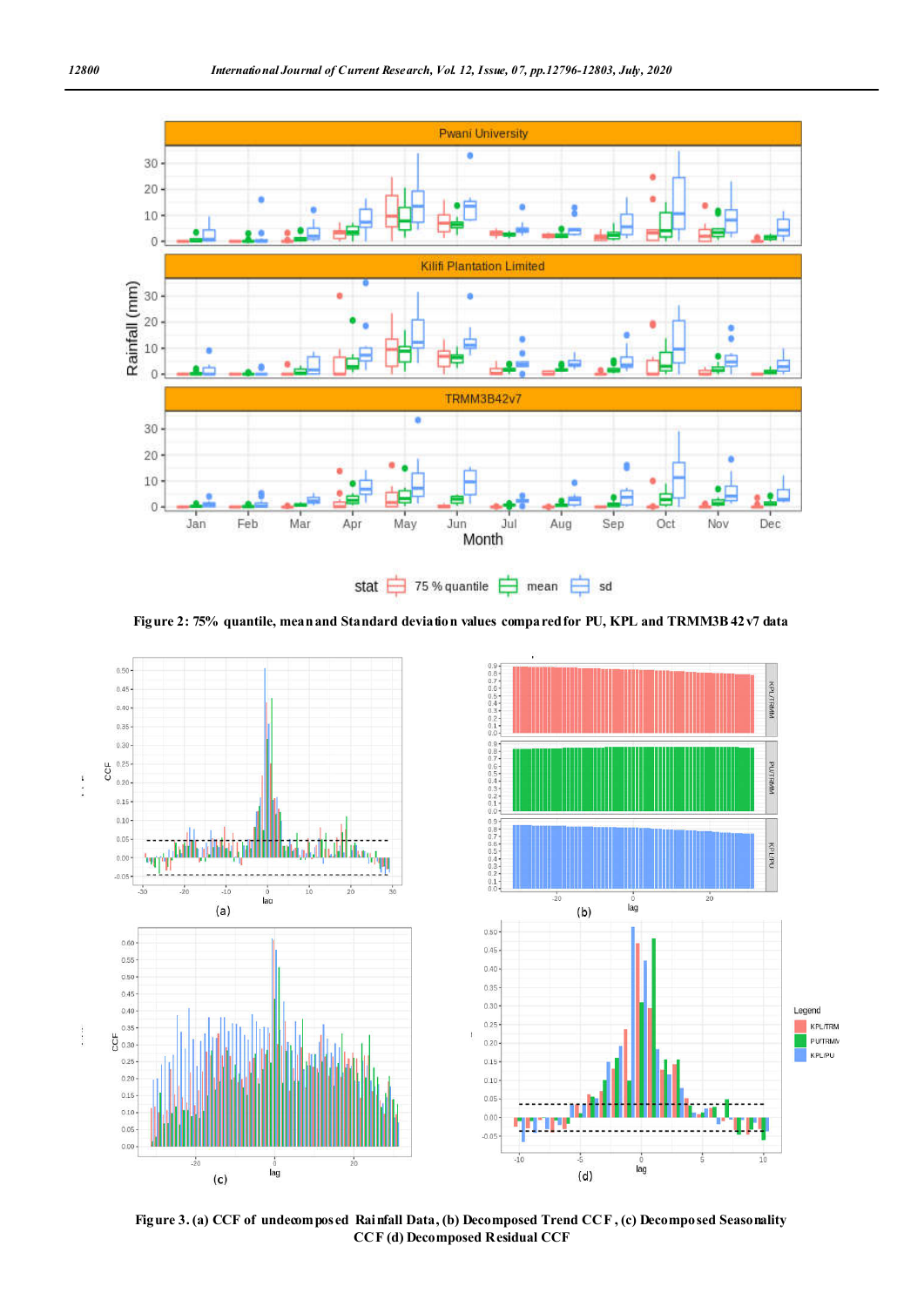| Statistic       | <b>KPL/TRMM</b>                    |                                                                                                                                             | <b>PU/TRMM</b> |                                                                                                                                    | <b>KPL/PU</b> |                                                                                                                     |
|-----------------|------------------------------------|---------------------------------------------------------------------------------------------------------------------------------------------|----------------|------------------------------------------------------------------------------------------------------------------------------------|---------------|---------------------------------------------------------------------------------------------------------------------|
|                 | All<br>coincident<br>rainfall data | $(4017)$ All $(1801)$ rainfall data All<br>with at-least a rain coincident<br>event recording in one rainfall data<br>of the three datasets |                | $(4017)$ All $(1801)$ rainfall data All<br>with at-least a rain event coincident<br>recording in one of the data<br>three datasets |               | (4017) All (1801) rainfall data<br>rainfall with at-least a rain<br>event recording in one<br>of the three datasets |
| <b>MSE</b>      | 96.97                              | 216.29                                                                                                                                      | 129.61         | 289.09                                                                                                                             | 134.00        | 298.89                                                                                                              |
| <b>RMSE</b>     | 9.85                               | 14.71                                                                                                                                       | 11.38          | 17.00                                                                                                                              | 11.58         | 17.29                                                                                                               |
| <b>MAE</b>      | 3.14                               | 7.01                                                                                                                                        | 3.80           | 8.48                                                                                                                               | 3.78          | 8.44                                                                                                                |
| R <sub>2</sub>  | 0.21                               | 0.17                                                                                                                                        | 0.14           | 0.10                                                                                                                               | 0.18          | 0.13                                                                                                                |
| KS-D statistic  |                                    | 0.14                                                                                                                                        |                | 0.41                                                                                                                               |               | 0.34                                                                                                                |
| KS-P statistic  |                                    | $4.441e-16$                                                                                                                                 |                | $< 2.2e-16$                                                                                                                        |               | $< 2.2e - 16$                                                                                                       |
| Shannon Entropy |                                    | $6.12$ (KPL)                                                                                                                                |                | 5.70 (TRMM)                                                                                                                        |               | $6.39$ (PU)                                                                                                         |
| K.L divergence  |                                    | 4.473187                                                                                                                                    |                | 5.312002                                                                                                                           |               | 4.192385                                                                                                            |

**Table 2: Statistics on rainfall events of the rainfall data sets**





**Figure 5. Categorized rainfall cross correlations at 0.95 confidence level (black dashed line)**

Considering that low correlations exist in raingauges less than 5 Km apart compared to their correlation with TRMM3B42v7, it is conceivable use can be made of TRMM3B42v7 data with finer temporal resolution to represent rainfall input at a finer temporal scale. The categorised cross correlations indicate that KPL and TRMM3B42v7 are more correlated at all catogories compared to both PU/TRMM and PU/KPL. When decomposed rainfall data is compared by removal of trends and seasonality for the three data sets, the remainders are noted to be similar. This similarity is considered adequate and after correction for bias the TRMM3B42v7 is considered to represent rainfall in the study area at hourly temporal resolution. As the satellite data is over both PU and KPL if its sensitivity is great, it should have more instances of rainfall events. The limit of rainfall detection in TRMM is less than 7 mm/hr and and rainfall from shallow clouds (Behrangi *et al*. 2014).

While descriptive statistics may rule out close relationship between the data sets, the CCF of their residual components after decomposition, show closeness in values and indicates that variability even between ground gauges only 5 Km apart has similar range when compared to the TRMM3B42v7 rainfall data. The correlation between the two rain gauges are expected to be much higher than either with TRMM3B42 v7 data. Seasonal correlation of rainfall data may point out at instruments varying seasonal characteristics and natural changing weather charateristics. The choice of whether to use disaggregated rainfall from coarse gauge data or to find appropriate satellite derived rainfall product would depend on available data characteristics e.g. a priori information on rainfall distribution at the fine time scale and number of daily rain gauges within the study area. Apriori information of rainfall characteristics at finer subdaily values are difficult to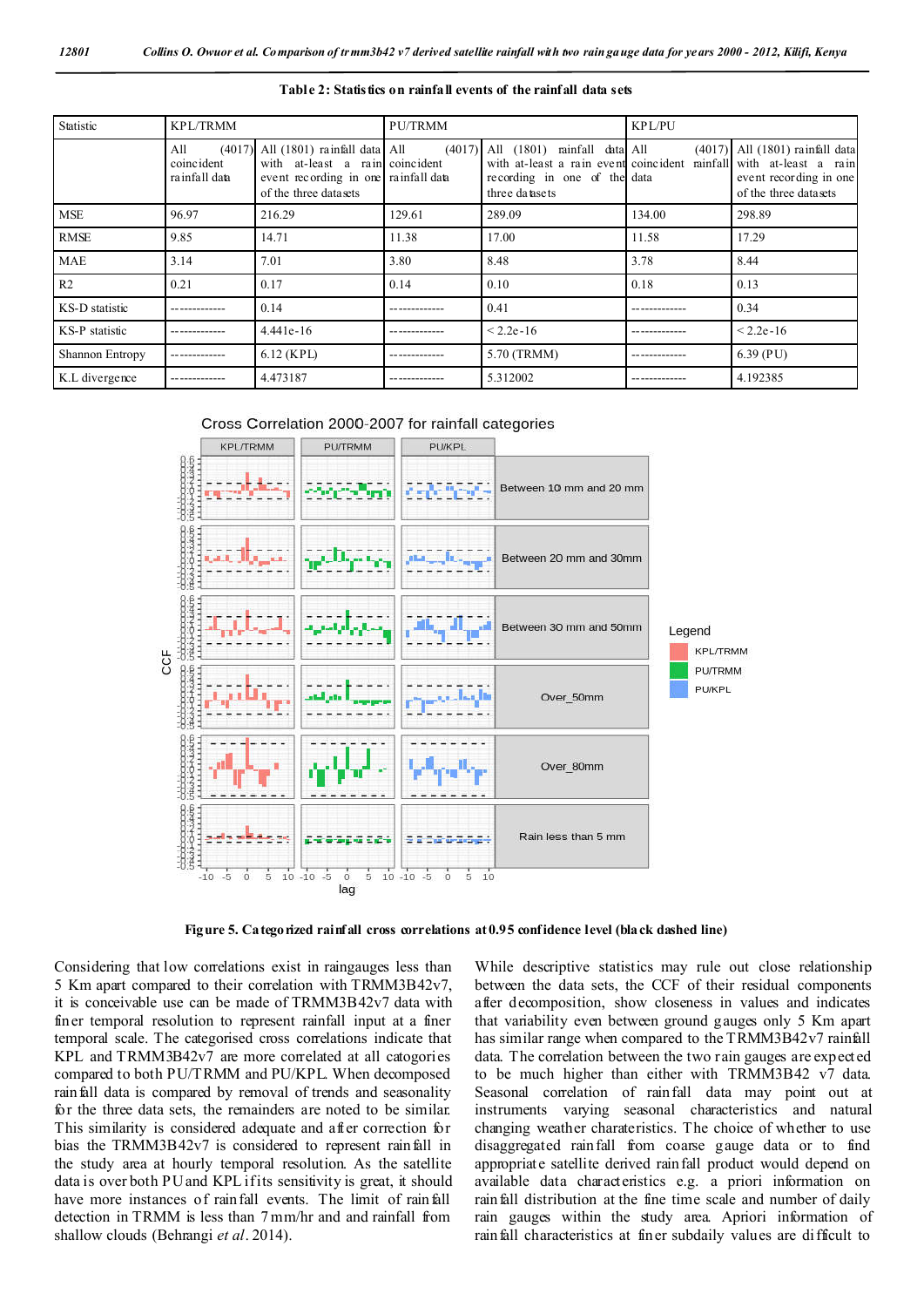obtain for study area. The low values of p statistic in the KS test for the whole data-set indicated that the samples did not come from the same distribution, However other comparison measures like trend and seasonality in decomposition showed high correlation, which justifies the use of TRMM3B42v7 data in hydrological studies that require sub-daily rainfall data.

#### **Conclusion**

One of the outcomes of the study is the observation low correlation in rainfall between the datasets, with slightly higher correlation of the ground gauges, which are only 5 Km apart. It is inferred that the nature of rainfall in the area shows more randomness with small amounts of less than 5mm and improves with higher categories of rainfall. Correlation is expected to improve with amounts of rain fall as higher amounts are likely to be indicated all three data-sets. Despite having more coincident rainfall events than both TRMM3B42v7 as well as KPL, the Pwani University data has less correlation with both data-sets in the gross rainfall correlation. This may be attributed to the data quality, seasonality and trend aspects of the data. When seasonality and trend are removed, the decomposed remainder correlation show decreasing order of correlations from KPL/PU, followed by KPL/TRMM and finally PU/TRMM. It is also noted that KPL/TRMM are more correlated compared to PU/TRMM. Considering that the rainfall time series come from the same process then it is conceivable that after removal of trend and seasonality, which are highly correlated in the time series, then the remainders exhibit correlations within similar ranges. The conclusion is that despite low correlations observed in the datasets (< 0.4) the Kilifi's rainfall has random nature and variability of rainfall even within small areas is a fact that may apply to other areas. This observation adequately represents the rainfall phenomenon in Kilifi and can therefore be used in hydrological endeavours that require sub-daily data input.

**Disaggregation of coarse precipitation gauge data:** Despite not having fine temporal rainfall data in the sub daily range for the ground rain-gauges, the validation of derived satellite rainfall can allow its use in hydrological endeavours that require data with finer temporal resolution. This should be compared with other disaggregation methods applied on coarse rain-gauge products to produce sub-daily rainfall from the daily gauge readings.

#### **Acknowledgements**

We wish thank Pwani University and Kilifi Plantation Ltd for rain fall data-sets that made this study possible

Conflict of Interest Statement: The authors certify that they have participated sufficiently in the work to take public responsibility for the content, including participation in the concept, design, analysis, writing, or revision of the manuscript. Furthermore, the authors certify that this material or similar material has not been submitted to or published in any other publication. The authors certify that they have NO affiliations with or involvement in any organization or entity with any financial interest (such as honoraria; educational grants; participation in speakers' bureaus; membership, employment, consultancies, stock ownership, or other equity interest; and expert testimony or patent-licensing arrangements), or non-financial interest (such as personal or

professional relationships, affiliations, knowledge or beliefs) in the subject matter or materials discussed in this manuscript.

#### **REFERENCES**

- Behrangi, Ali, Yudong Tian, Bjorn H. Lambrigtsen, and Graeme L. Stephens. 2014. "What Does CloudSat Reveal about Global Land Precipitation Detection by Other Spaceborne Sensors?" *Water Resources Research* 50 (6): 4893–4905. https://doi.org/10.1002/2013WR014566.
- Breinl, Korbinian, and Giuliano Di Baldassarre. 2019. "Space-Time Disaggregation of Precipitation and Temperature across Different Climates and Spatial Scales." *Journal of Hydrology: Regional Studies* 21 (August 2018): 126–46. https://doi.org/10.1016/j.ejrh.2018.12.002.
- Cheng, Ke Sheng, Yi T ing Lien, Yii Chen Wu, and Yuan Fong Su. 2017. "On the Criteria of Model Performance Evaluation for Real-Time Flood Forecasting." *Stochastic Environmental Research and Risk Assessment* 31 (5): 1123– 46. https://doi.org/10.1007/s00477-016-1322-7.
- Cleveland, Robert B., William S. Cleveland, Jean E. McRae, and Irma Terpenning. 1990. "STL: A Seasonal-Trend Decomposition Procedure Based on Loess." *Journal of Statistics* 6 (1): 3–37. http://www.wessa.net/download/stl.pdf.
- Cohen Liechti, T., J. P. Matos, J.-L. Boillat, and a. J. Schleiss. 2012. "Comparison and Evaluation of Satellite Derived Precipitation Products for Hydrological Modeling of the Zambezi River Basin." *Hydrology and Earth System Sciences* 16 (2): 489–500. https://doi.org/10.5194/hess-16- 489-2012.
- D. N. Moriasi, J. G. Arnold, M. W. Van Liew, R. L. Bingner, R. D. Harmel, and T. L. Veith. 2007. " Model Evaluation Guidelines for Systematic Quantification of Accuracy in Watershed Simulations." *Transactions of the ASABE* 50 (3): 885–900. https://doi.org/10.13031/2013.23153.
- Dee, DP. 2004. " Variational Bias Correction of Radiance Data in the ECMWF System." *Proceedings of the ECMWF Workshop on Assimilation …*, no. 1: 97–112. https://www.ecmwf.int/sites/default/files/elibrary/2004/893 0-variational-bias-correction-radiance-data-ecmwfsystem.pdf.
- Fertig, Elana j., Seung-Jong Baek, Brian R. Hunt, Edward Ott, Istvan Szunyogh, Jos e´ A. Aravequi, Eugenia Kalnay, Hong Li, and Junjie Liu. 2009. "Observation Bias Correction with an Ensemble Kalman Filter." *Tellus* 61A (February 2017): 210–26. https://doi.org/10.1111/j.1600- 0870.2008.00378.x.
- Fu, Tak Chung. 2011. " A Review on Time Series Data Mining." *Engineering Applications of Artificial Intelligence* 24 (1): 164–81. https://doi.org/10.1016/j.engappai.2010.09.007.
- Ghasemi, Asghar, and Saleh Zahediasl. 2012. " Normality Tests for Statistical Analysis: A Guide for Non-Statisticians." *International Journal of Endocrinology and Metabolism* 10 (2): 486–89. https://doi.org/10.5812/ijem.3505.
- Güntner, A., J. Olsson, A. Calver, and B. Gannon. 2010. "Cascade-Based Disaggregation of Continuous Rainfall Time Series: The Influence of Climate." *Hydrology and Earth System Sciences* 5 (2): 145–64. https://doi.org/10.5194/hess-5-145-2001.
- Gupta, Hoshin V., Harald Kling, Koray K. Yilmaz, and Guillermo F. Martinez. 2009. "Decomposition of the Mean Squared Error and NSE Performance Criteria: Implications for Improving Hydrological Modelling." *Journal of*